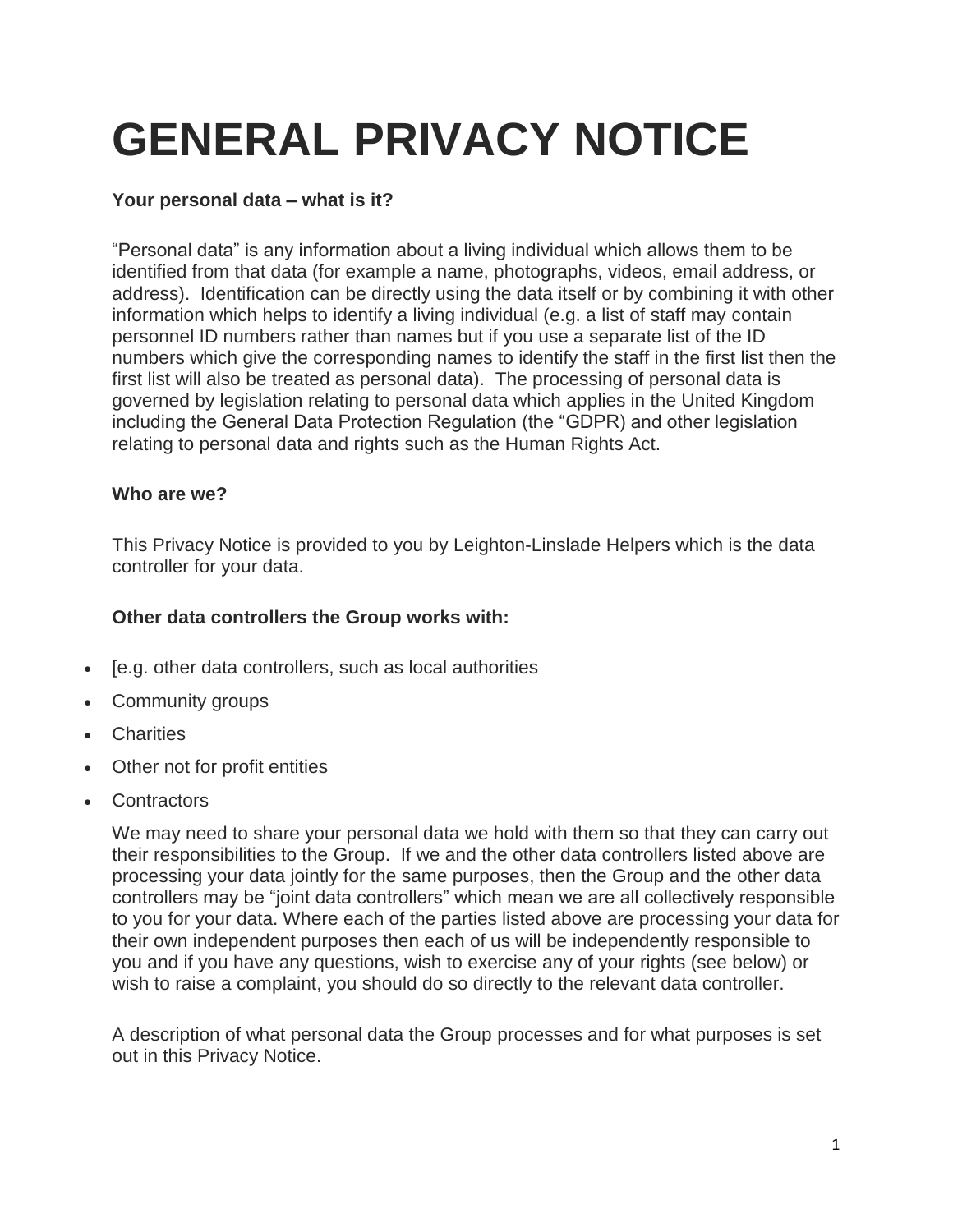#### **The Group will process some or all of the following personal data where necessary to perform its tasks:**

- Names, titles, and photographs;
- Contact details such as telephone numbers, addresses, and email addresses;
- Where they are relevant to the services provided by the Group, or where you provide them to us, we may process information such as gender, age, health or medical issues, dietary requirements, allergies, family composition, and dependants;

# **How we use sensitive personal data**

We may process sensitive personal data including, as appropriate:

your racial or ethnic origin or religious or similar information in order to monitor compliance with equal opportunities legislation;

in order to comply with legal requirements and obligations to third parties.

- These types of data are described in the GDPR as "Special categories of data" and require higher levels of protection. We need to have further justification for collecting, storing and using this type of personal data.
- We may process special categories of personal data in the following circumstances:

In limited circumstances, with your explicit written consent.

Where we need to carry out our legal obligations.

Where it is needed in the public interest.

 Less commonly, we may process this type of personal data where it is needed in relation to legal claims or where it is needed to protect your interests (or someone else's interests) and you are not capable of giving your consent, or where you have already made the information public.

# **Do we need your consent to process your sensitive personal data?**

 In limited circumstances, we may approach you for your written consent to allow us to process certain sensitive personal data. If we do so, we will provide you with full details of the personal data that we would like and the reason we need it, so that you can carefully consider whether you wish to consent.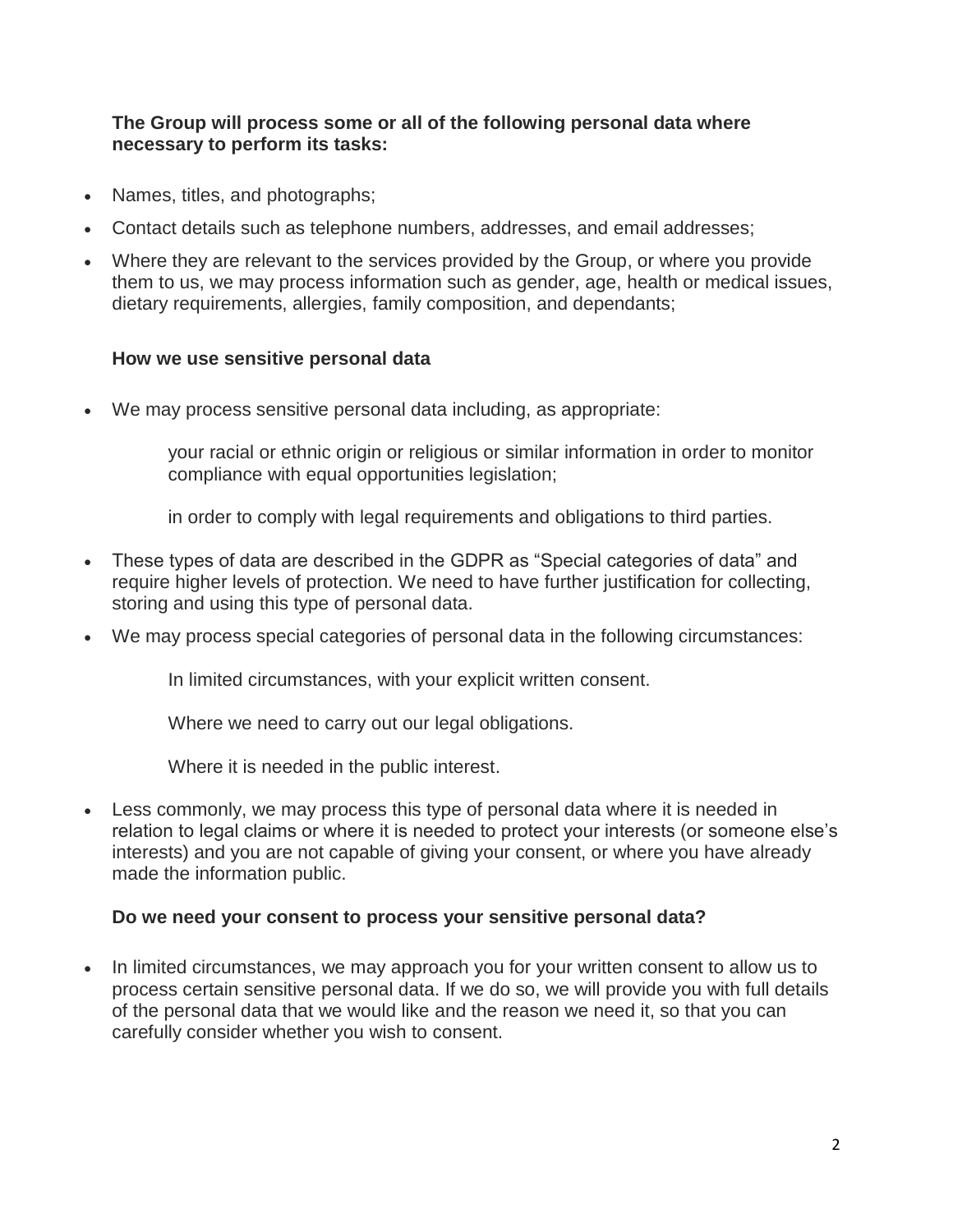#### **The Group will comply with data protection law. This says that the personal data we hold about you must be:**

- Used lawfully, fairly and in a transparent way.
- Collected only for valid purposes that we have clearly explained to you and not used in any way that is incompatible with those purposes.
- Relevant to the purposes we have told you about and limited only to those purposes.
- Accurate and kept up to date.
- Kept only as long as necessary for the purposes we have told you about.
- Kept and destroyed securely including ensuring that appropriate technical and security measures are in place to protect your personal data to protect personal data from loss, misuse, unauthorised access and disclosure.

# **We use your personal data for some or all of the following purposes:**

- To deliver services including to understand your needs to provide the services that you request and to understand what we can do for you and inform you of other relevant services;
- To confirm your identity to provide some services;
- To contact you by post, email, telephone or using social media (e.g., Facebook, Twitter);
- To help us to build up a picture of how we are performing;
- To prevent and detect fraud and corruption in the use of the Group's funds and where necessary for the law enforcement functions;
- To enable us to meet all legal and statutory obligations and powers including any delegated functions;
- To carry out comprehensive safeguarding procedures (including due diligence and complaints handling) in accordance with best safeguarding practice from time to time with the aim of ensuring that all children and adults-at-risk are provided with safe environments and generally as necessary to protect individuals from harm or injury;
- To promote the interests of the Group;
- To maintain our own accounts and records;
- To seek your views, opinions or comments;
- To notify you of changes to our facilities, services, events, staff, volunteers and other role holders;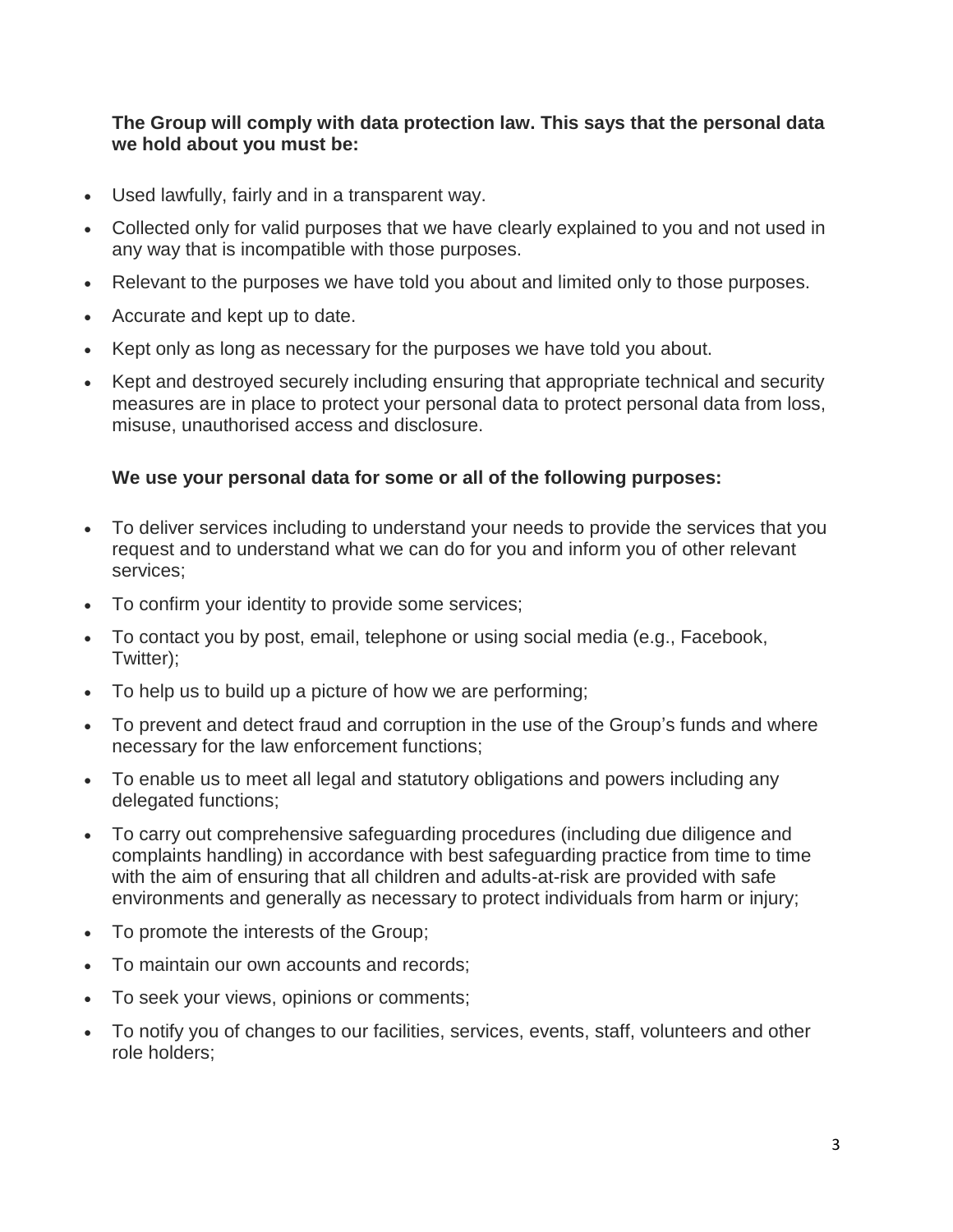- To send you communications which you have requested and that may be of interest to you. These may include information about campaigns, appeals, other new projects or initiatives;
- To process relevant financial transactions including donations, grants and payments for goods and services supplied to the Group

#### **What is the legal basis for processing your personal data?**

The Group is a not for profit volunteer group and has certain powers and obligations. Most of your personal data is processed for compliance with a legal obligation which includes the discharge of the Groups statutory functions and powers. Sometimes when exercising these powers or duties it is necessary to process personal data of people using the Groups services or Volunteering. We will always take into account your interests and rights. This Privacy Notice sets out your rights and the Group's obligations to you.

We may process personal data if it is necessary for the performance of a contract with you, or to take steps to enter into a contract. An example of this would be processing your data in connection with a Volunteering role.

Sometimes the use of your personal data requires your consent. We will first obtain your consent to that use.

#### **Sharing your personal data**

This section provides information about the third parties with whom the Group may share your personal data. These third parties have an obligation to put in place appropriate security measures and will be responsible to you directly for the manner in which they process and protect your personal data. It is likely that we will need to share your data with some or all of the following (but only where necessary):

- The data controllers listed above under the heading "Other data controllers the Group works with";
- Our agents, suppliers and contractors. For example, we may ask a commercial provider to publish or distribute newsletters on our behalf, or to maintain our database software;
- On occasion, other local authorities or not for profit bodies with which we are carrying out joint ventures e.g. in relation to events for the community.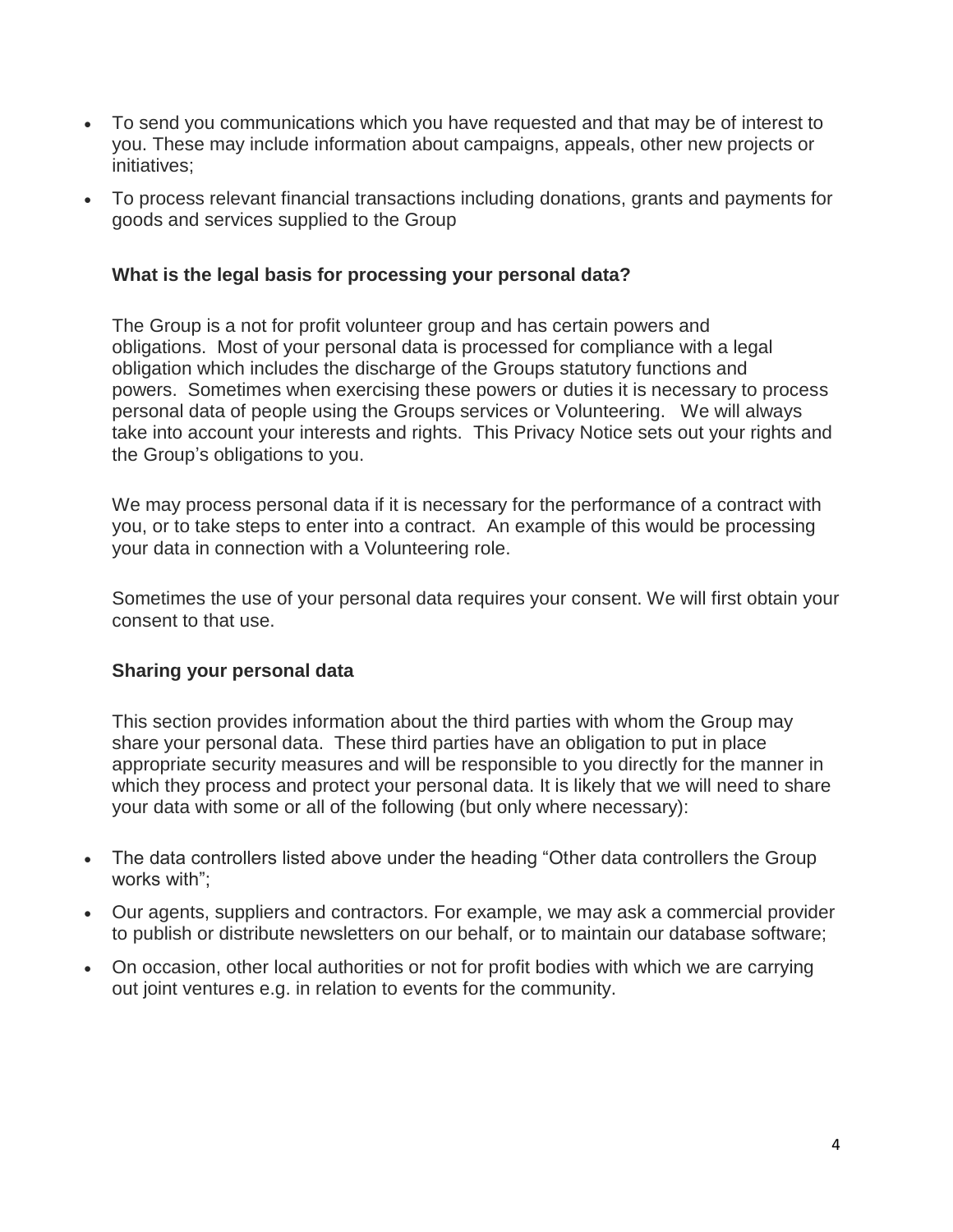# **How long do we keep your personal data?**

We will keep some records permanently if we are legally required to do so. We may keep some other records for an extended period of time. For example, it is currently best practice to keep financial records for a minimum period of 8 years to support HMRC audits or provide tax information. We may have legal obligations to retain some data in connection with our statutory obligations as a non profit organisation. The Group is permitted to retain data in order to defend or pursue claims. In some cases the law imposes a time limit for such claims (for example 3 years for personal injury claims or 6 years for contract claims). We will retain some personal data for this purpose as long as we believe it is necessary to be able to defend or pursue a claim. In general, we will endeavour to keep data only for as long as we need it. This means that we will delete it when it is no longer needed.

# **Your rights and your personal data**

You have the following rights with respect to your personal data:

When exercising any of the rights listed below, in order to process your request, we may need to verify your identity for your security. In such cases we will need you to respond with proof of your identity before you can exercise these rights.

#### *The right to access personal data we hold on you*

- At any point you can contact us to request the personal data we hold on you as well as why we have that personal data, who has access to the personal data and where we obtained the personal data from. Once we have received your request we will respond within one month.
- There are no fees or charges for the first request but additional requests for the same personal data or requests which are manifestly unfounded or excessive may be subject to an administrative fee.

#### *The right to correct and update the personal data we hold on you*

• If the data we hold on you is out of date, incomplete or incorrect, you can inform us and your data will be updated.

# *The right to have your personal data erased*

• If you feel that we should no longer be using your personal data or that we are unlawfully using your personal data, you can request that we erase the personal data we hold.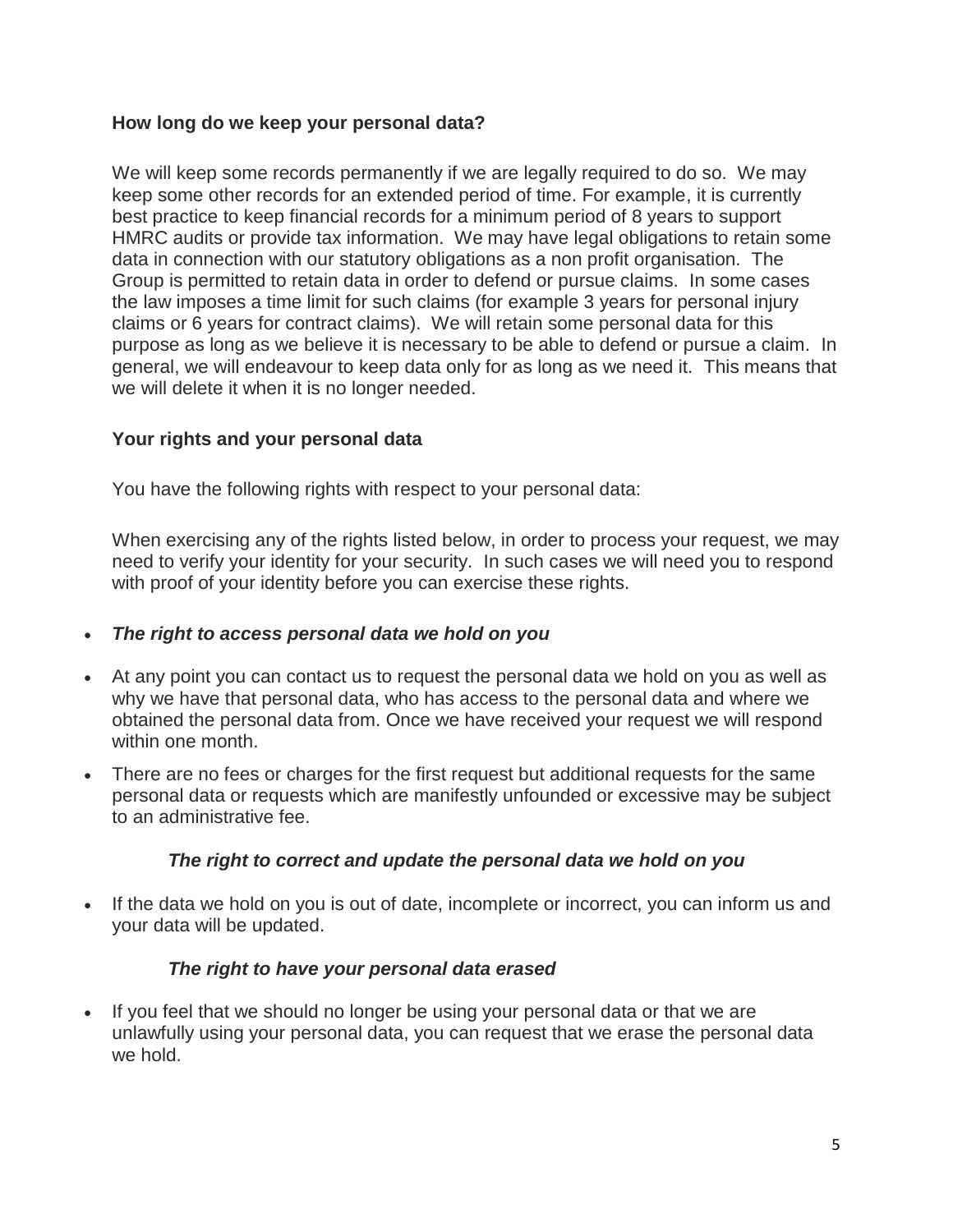When we receive your request we will confirm whether the personal data has been deleted or the reason why it cannot be deleted (for example because we need it for to comply with a legal obligation).

# *The right to object to processing of your personal data or to restrict it to certain purposes only*

 You have the right to request that we stop processing your personal data or ask us to restrict processing. Upon receiving the request we will contact you and let you know if we are able to comply or if we have a legal obligation to continue to process your data.

# *The right to data portability*

 You have the right to request that we transfer some of your data to another controller. We will comply with your request, where it is feasible to do so, within one month of receiving your request.

#### *The right to withdraw your consent to the processing at any time for any processing of data to which consent was obtained*

 You can withdraw your consent easily by telephone, email, or by post (see Contact Details below).

# *The right to lodge a complaint with the Information Commissioner's Office.*

 You can contact the Information Commissioners Office on 0303 123 1113 or via email https://ico.org.uk/global/contact-us/email/ or at the Information Commissioner's Office, Wycliffe House, Water Lane, Wilmslow, Cheshire SK9 5AF.

# **Transfer of Data Abroad**

Any personal data transferred to countries or territories outside the European Economic Area ("EEA") will only be placed on systems complying with measures giving equivalent protection of personal rights either through international agreements or contracts approved by the European Union. Our website is also accessible from overseas so on occasion some personal data (for example in a newsletter) may be accessed from overseas.

# **Further processing**

If we wish to use your personal data for a new purpose, not covered by this Privacy Notice, then we will provide you with a new notice explaining this new use prior to commencing the processing and setting out the relevant purposes and processing